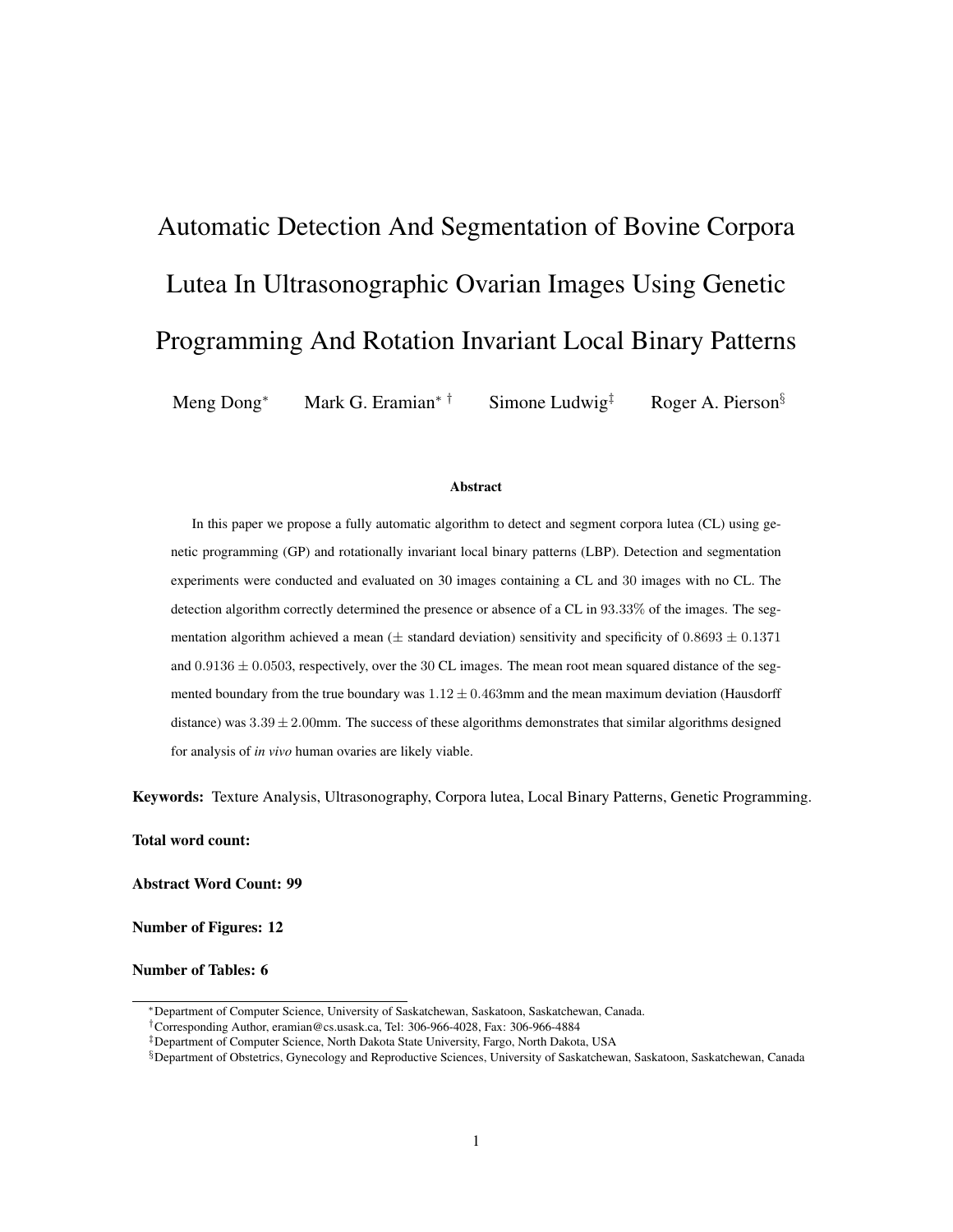# 1 Introduction

The ovaries of all mammalian species, including humans and cattle, contain follicles and corpora lutea (CL). The corpus luteum is a temporary endocrine gland that forms from the follicular tissue after ovulation. Its primary function is to produce the steroid hormone progesterone, which is necessary for maintaining pregnancy [13] and for regulation of folliculogenesis [4]. For background on follicular dynamics in cattle and humans, the reader is referred to Adams and Pierson [1] and Baerwald et al. [3], respectively.

Singh et al. [18] demonstrated that mean pixel intensity in ultrasonographic images of bovine ovaries was significantly different between the metoestrus, early/mid-dioestrus, and pro-oestrus phases. In the same study several correlations between mean pixel intensity of luteal tissues in ultrasonographic images and histological and biochemical observations were shown, specifically: that mean pixel intensity was strongly correlated with volume density of luteal cells, connective tissue, and stromal components; and that mean pixel intensity was strongly correlated with plasma and luteal progesterone concentration.

Similar variations in mean intensity of luteal pixels was observed in ultrasonographic images of human ovaries through the interovulatory interval (IOI) and the variations were not significantly different between women with cycles of two and three waves of follicular growth [4]. In the same study, mean luteal area was found to be positively correlated with serum progesterone and estradiol concentrations, again with no differences between women with two and three-wave cycles.

These observations suggest the possibility of predicting the ovarian physiological status of an individual from luteal brightness and luteal area measurements based on a single day's ultrasonographic examination. Indeed, it has been shown using data collected from Singh et al.'s experiments [18] that CL size, and number and sizes of ovarian follicles are sufficient information to predict bovine oestrus phase [10]. Part of the process of automating such a determination is developing the capacity for automatic localization of the CL. Presently, CL detection and segmentation in ultrasonographic images are typically performed manually which is time consuming and subject to variance in human interpretation of images.

The objective of our study was to design a high-performance, fully automated computer algorithm for detection of presence or absence of a CL in a single image and the segmentation CL regions. We have developed CL detection and segmentation algorithms for bovine ovaries imaged *ex situ* under ideal conditions [18] which demonstrates the potential feasibility for doing the same with *in vivo* human CL images. The bovine model for studying human ovarian function has been well established [1, 17].

Validation of our algorithm was performed using the same images obtained by Singh et al. [18] which were used to correlate luteal pixel brightness with the aforementioned histological and biochemical features. These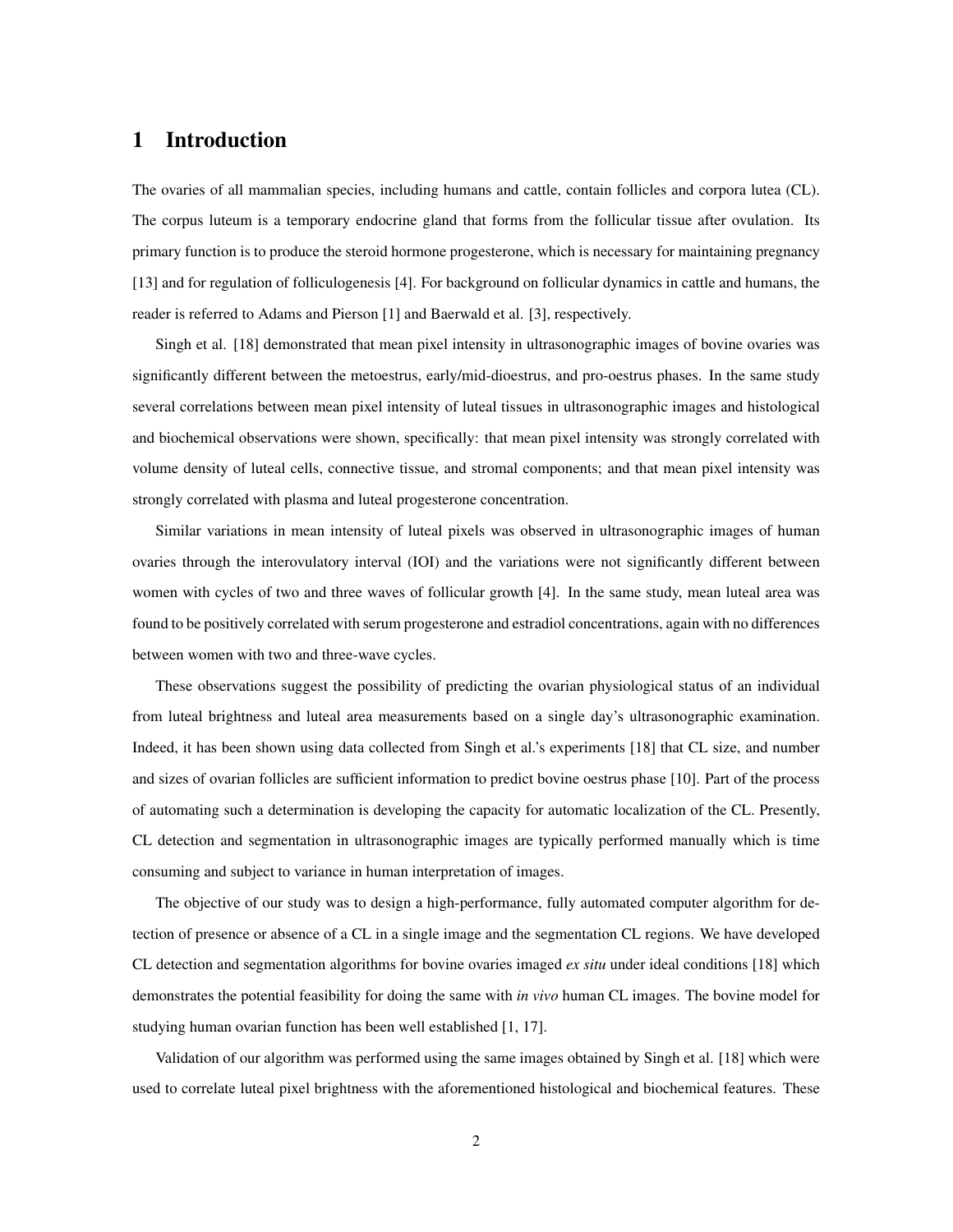algorithms could be used as part of a larger automated system to automatically detect, segment, and sample the luteal brightness in ultrasonographic images, and predict the ovarian physiological status based on a single ultrasonographic examination.

No previous studies of automated CL detection in a single image were found in the literature. The only previously published study on CL segmentation was limited in size and scope and the algorithm presented was not completely automatic [16]. The mean  $(\pm$  standard deviation) sensitivity and specificity of the CL segmentations produced by their algorithm were  $0.814 \pm 0.171$  and  $0.990 \pm 0.00786$ , respectively. The algorithm requires an initial contour to be manually placed within the CL region to be segmented. Moreover, for CL's exhibiting a central cavity, the initial contour must enclose and not intersect with the central cavity.

In contrast, our algorithm uses genetic programming (GP) to evolve computer programs that perform texture classification using rotation invariant local binary patterns (LBP) to find highly fit algorithms for automatic detection and segmentation of CLs.

# 2 Methods

Our CL segmentation and detection algorithms work by learning computer programs that are highly fit for the task of distinguishing the ultrasonographic echo texture of corpora lutea from other textures in the image. We begin this section with some background on genetic programming and local binary patterns, followed by a detailed description of our use of genetic programming, our algorithms, and experimental designs.

# 2.1 Genetic Programming

Genetic Programming (GP) offers a solution to user-defined tasks through the evolution of computer programs by methods inspired by the mechanisms of "natural selection" [7, 8]. GP searches the space of possible computer programs for one program that is highly fit for solving the problem at hand [12]. GP has been demonstrated to be a flexible method of problem solving for a diverse range of complex problems, such as classification [19]. Classifiers learned via GP are proven capable of classifying Brodatz textures [19] (a standard data set for evaluating texture analysis and classification algorithms [5]).

GP can operate on programs given by various representations, such as program trees, graphs, and linear representations. After an initial population is generated using the chosen representation, the population is evolved from one generation to the next using operations called *crossover*, *mutation*, and *cloning*. Cloning a copies a member of the current population to the next generation unchanged. Crossover creates two members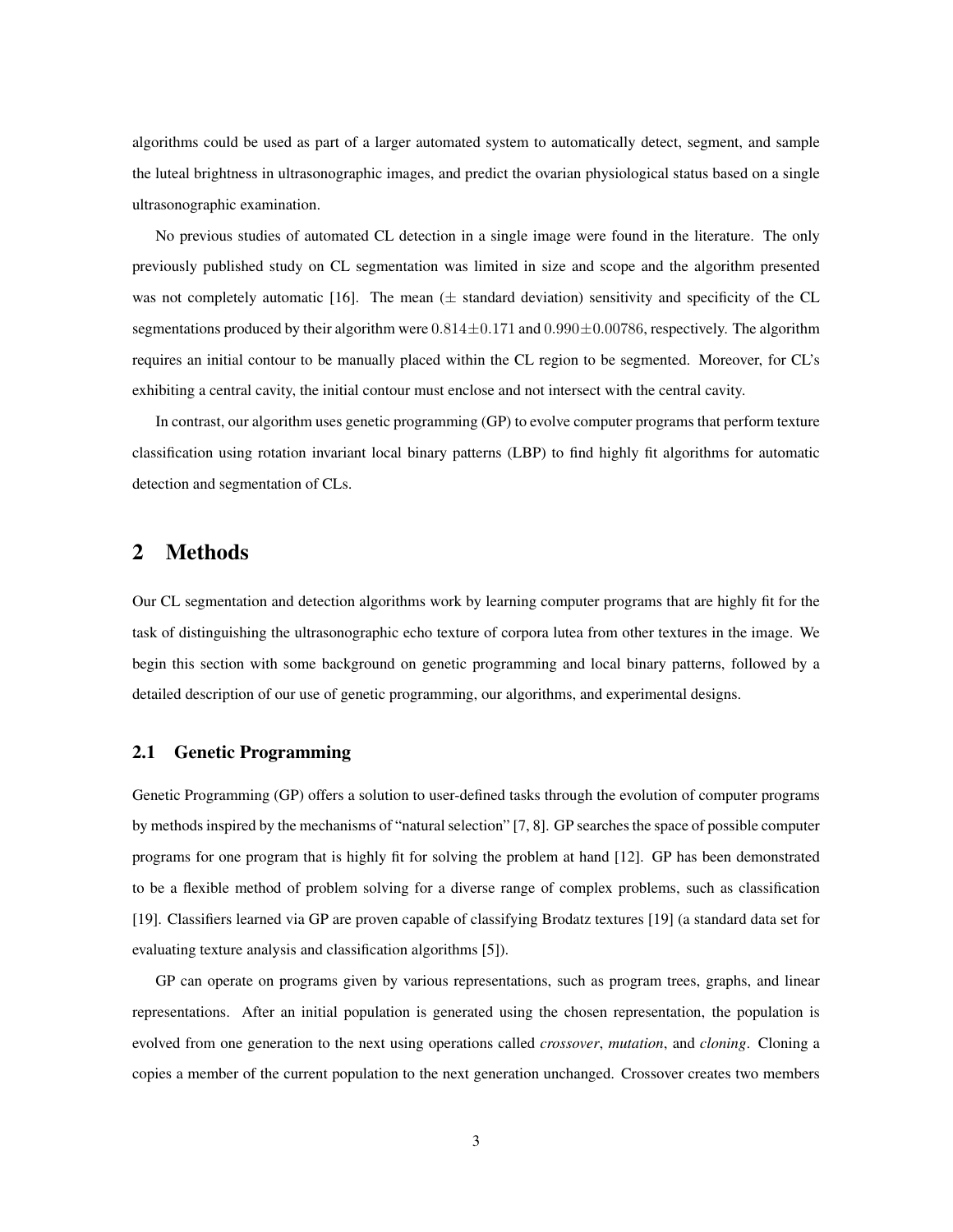of the new population that result from a recombination of two members of the current population. Mutation adds a member to the new population that is the product of some small, but random change in a member of the current population. A new population is generated from a sequence of these three events, where each event in the sequence is independently chosen at random according to some predefined probabilities of each event occurring. When the new population is equal in size to the current population, the new population becomes the current population and the process repeats until some stopping criterion occurs.

#### 2.2 Rotationally Invariant Local Binary Patterns

The Local Binary Pattern (LBP) operator was first introduced by Ojala et al. [14], as a non-parametric, grayscale invariant texture analysis model, which summarizes the local spatial structures of an image [6]. The use of LBP for ultrasound texture description is motivated by the Ojala et al.'s report of improved classification rates for Brodatz textures described by rotationally invariant LBP compared with previously reported methods [15].

In a  $3 \times 3$  or  $5 \times 5$  pixel neighbourhood, a circular sampling of 8 or 16 subpixels, respectively, is computed using bilinear interpolation of the original pixel intensities. This process is illustrated in Figure 4, where  $p_i$ corresponds to the subpixel locations at which bilinear interpolation occurs. The size of the local neighbourhood is increased from  $3\times3$  to  $5\times5$  for the 16-bit LBP code because the eight additional subpixels would not provide much additional information if constrained to the  $3 \times 3$  neighbourhood [15].

The interpolated intensity,  $g_i$ , at each interpolation point  $p_i$  is thresholded by the intensity of the central pixel  $g_{center}$ . In this way, a local neighbourhood can be changed into a binary pattern (a sequence of binary digits) by concatenating the thresholded (on or off) interpolated intensities in index order [15].

Rotational invariance is achieved by finding the circular permutation of a pattern that results in the smallest value when it is interpreted as an integer in base 2. Uniform local binary patterns are formed by grouping of patterns according to their discriminatory power and considering them as the same pattern. Uniformity of a pattern is defined as the number of 0/1 transitions as the pattern is read from left to right. Patterns of higher uniformity (fewer such transitions) have been found to be more discriminatory, thus all non-uniform patterns (with a uniformity greater than 2) are grouped and considered to be the same pattern. The reader is referred to [15] for details on uniform rotationally invariant binary patterns.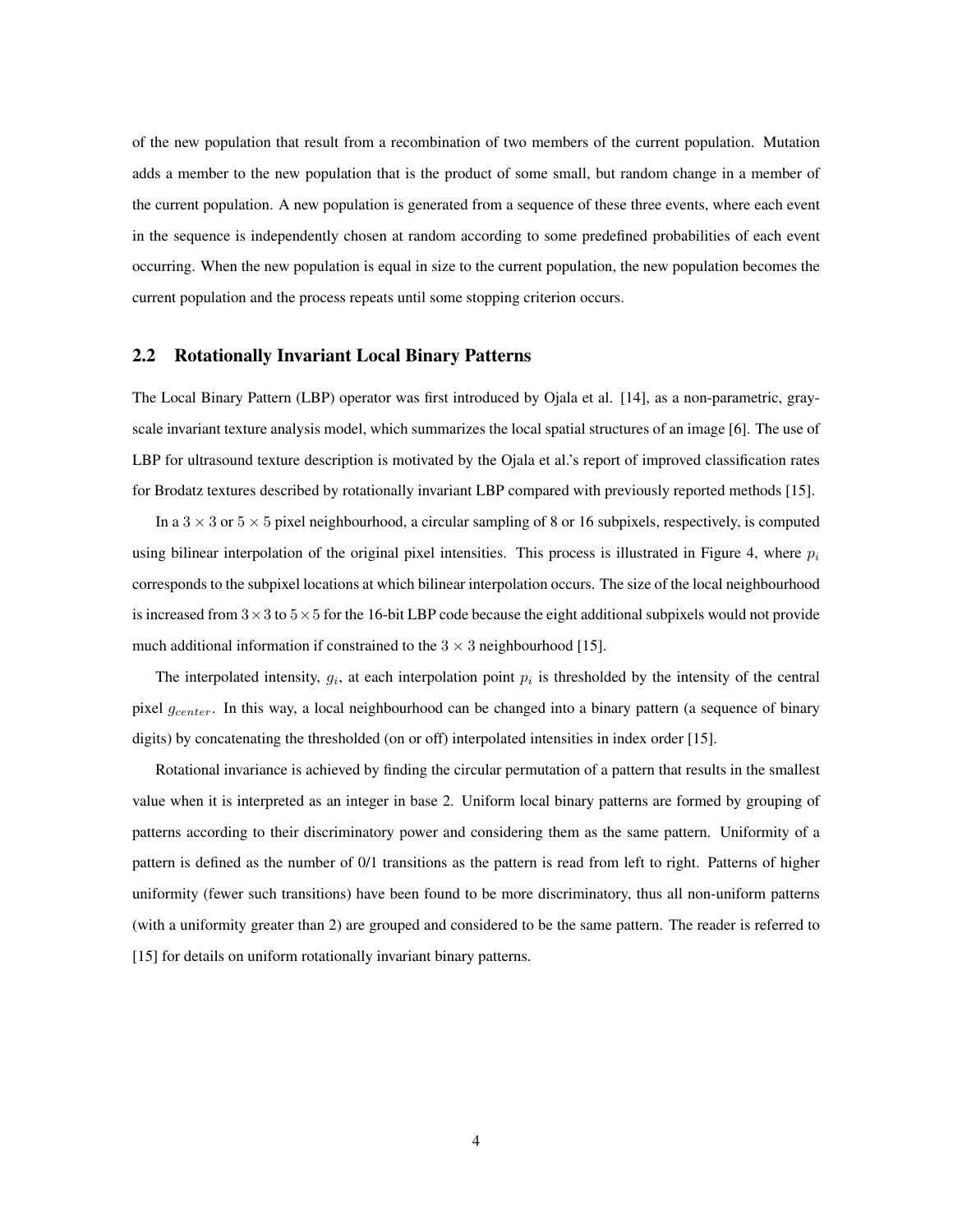#### 2.3 CL Detection and Segmentation

#### 2.3.1 Images Data Sets

The images of *ex situ* bovine ovaries used for training and validation of our algorithm were taken from the previous study performed by Singh et al. [18], some results of which were summarized in the introduction. We used images of pairs of bovine ovaries which were excised at three different time points during the estrous cycle: day 6 wave 1 (D6W1, early dioestrus,  $n = 8$ ), day 1 of wave 2 (D1W2, during metoestrus,  $n = 6$ ), and after the onset of pro-oestrus at  $\geq$  17 days (D $\geq$ 17,  $n = 8$ ), 22 animals in total. Day 0 was the day of the last observed ovulation, "wave" refers to waves of follicle growth [18]. The ovaries were placed in degassed phosphate-buffered saline and imaged with an ATL Ultra Mark 9 HDI ultrasound machine (Advanced Technology Laboratories, Bothell, WA, USA) interfaced with a broad-band (5–9MHz), convex-array ultrasound transducer. Both ovaries of each animal were scanned sequentially at 0.5mm increments in parallel planes. All of the images obtained were  $640\times480$ -pixel grayscale images. After being imaged, the corpora lutea were dissected, processed, and stored pending the biochemical and histological analysis [18] which were described briefly in the introduction herein.

For each animal, one or two images containing CL were selected randomly from among those images of the ovary containing the CL where the CL area present in the image plane were near maximal for the images of that ovary. The same number of images without CL were selected randomly from images of the other ovary known not to exhibit a CL. In total, 60 images, 30 of which contain a CL, were selected.

Although this data set is 14 years old and the ultrasound machine used for acquisition is older, we justify its use by noting that the dataset is unique in that the images are accompanied by the biochemical and histological analysis allowing CL regions in images to be identified with certainty. The dataset is also unique in that ovaries were collected at specific time points in the estrous cycle allowing the estimation of our algorithms' performance on ovaries imaged at different points in the cycle with different average brightness [18]. Moreover, the images were acquired using a high-frequency transducer similar to those still in use today.

#### 2.3.2 Preprocessing

Each image in our data set contains a reference grayscale bar which appears as steps of decreasing intensity levels. Grayscale standardization was performed on all images in our training and testing sets as follows:

1. the grayscale bar was localized and the unique intensities in the grayscale bar identified using the algorithms of Ahmed and Eramian [2];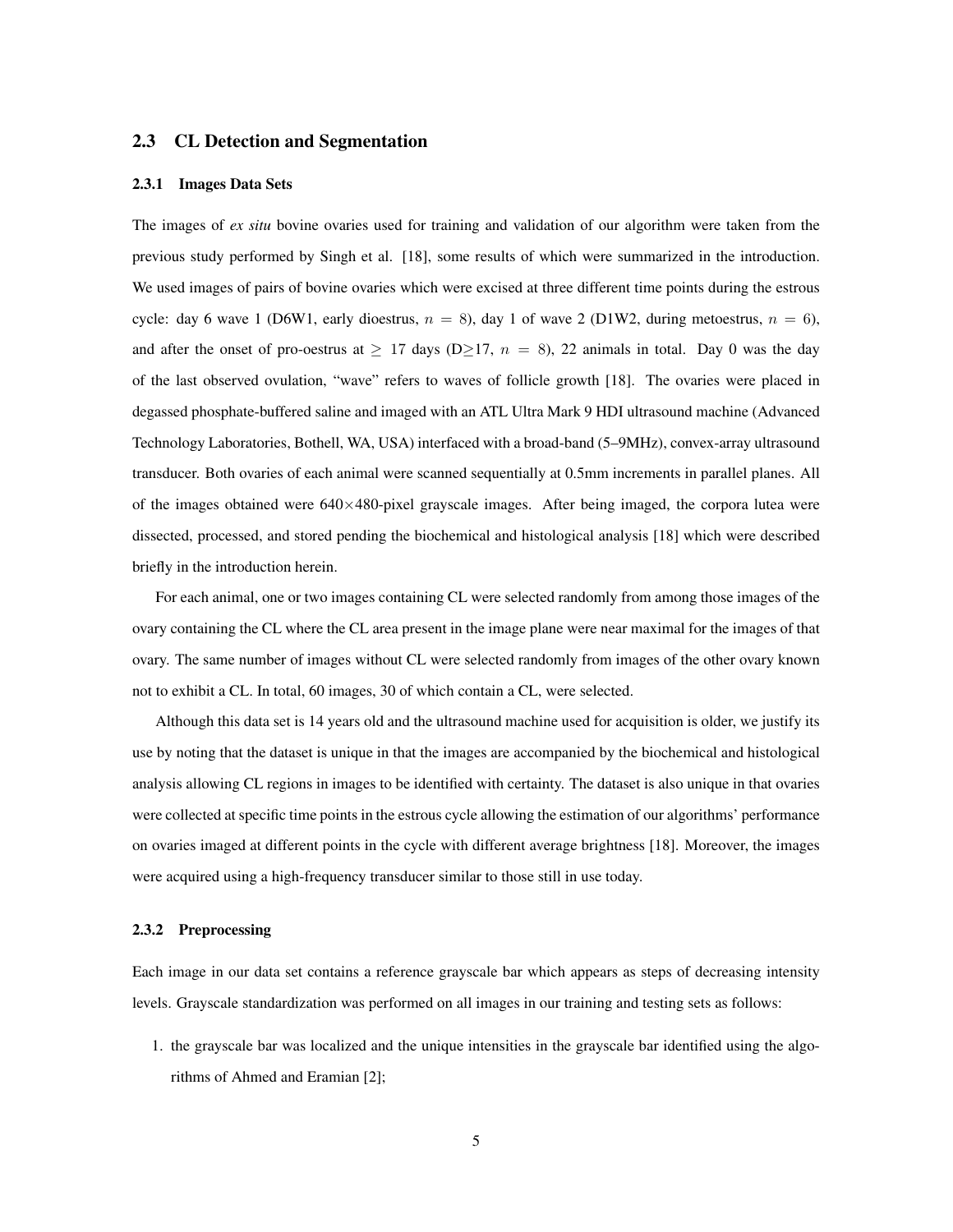- 2. the intensities obtained from Step 1 were remapped to an increasing linear function of pixel distance from the bottom of the grayscale bar. Figure 5(b) shows the result of standardizing the grayscale intensity scale of the image in Figure 5(a). Figure 5(c) plots the curve for grayscale remapping of Figure 5(a). The horizontal axis indicates the normalized distance to the bottom of the grayscale bar; the vertical axis is the intensity represented as real numbers between 0 and 1;
- 3. since intensities that do not appear in the grayscale bar may appear elsewhere in the image, mappings for missing intensities were determined by linearly interpolating the result in Step 2; and the intensity of each pixel in the image was mapped to its new value according to the established linearized mapping.

An expert in ovarian ultrasound interpretation, guided by the ovarian morphology documented during surgery and histologic examination in [18], delineated CL boundaries in each image manually to serve as a "ground truth". Accuracy of our segmentation algorithm was determined by comparing segmentations resulting from our algorithm with ground truth. Ground truth for the detection problem was similarly informed by data recorded during the work of Singh et al. [18] and was recorded as a simple "yes/no" for each image in our data set.

#### 2.3.3 Texture Description

Our algorithms attempt to classify the texture of local neighbourhoods in an image as either CL or non-CL. Texture descriptions of such a neighbourhood are formed by constructing a histogram of the 16-bit rotationally invariant uniform local binary patterns of pixels in the neighbourhood; the histogram bin values essentially form a feature vector. Programs that are learned by genetic programming are defined in the next section to use one or more features from these texture descriptions as inputs.

In the sequel, 16-bit rotationally invariant uniform local binary patterns are denoted  $LBP_{16}^{riu2}$  following the notation of [15]. The notation  $RILH(i)$  (short for Rotationally Invariant LBP Histogram) refers to the *i*-th feature (or histogram bin) in such a texture description.

#### 2.3.4 Learning CL Texture Classifiers by Genetic Programming

A genetic programming solution was used to learn a classifier for distinguishing between CL texture and other textures. Program trees were used to represent the members of our population of programs undergoing "evolution". An example of a small program tree is displayed in Figure 3. Each *node* of the tree contains a symbol representing either data or operations on data performed by the program. Leaf nodes, which have no children, are found at the bottom of the tree and represent inputs to the program. The set of symbols representing input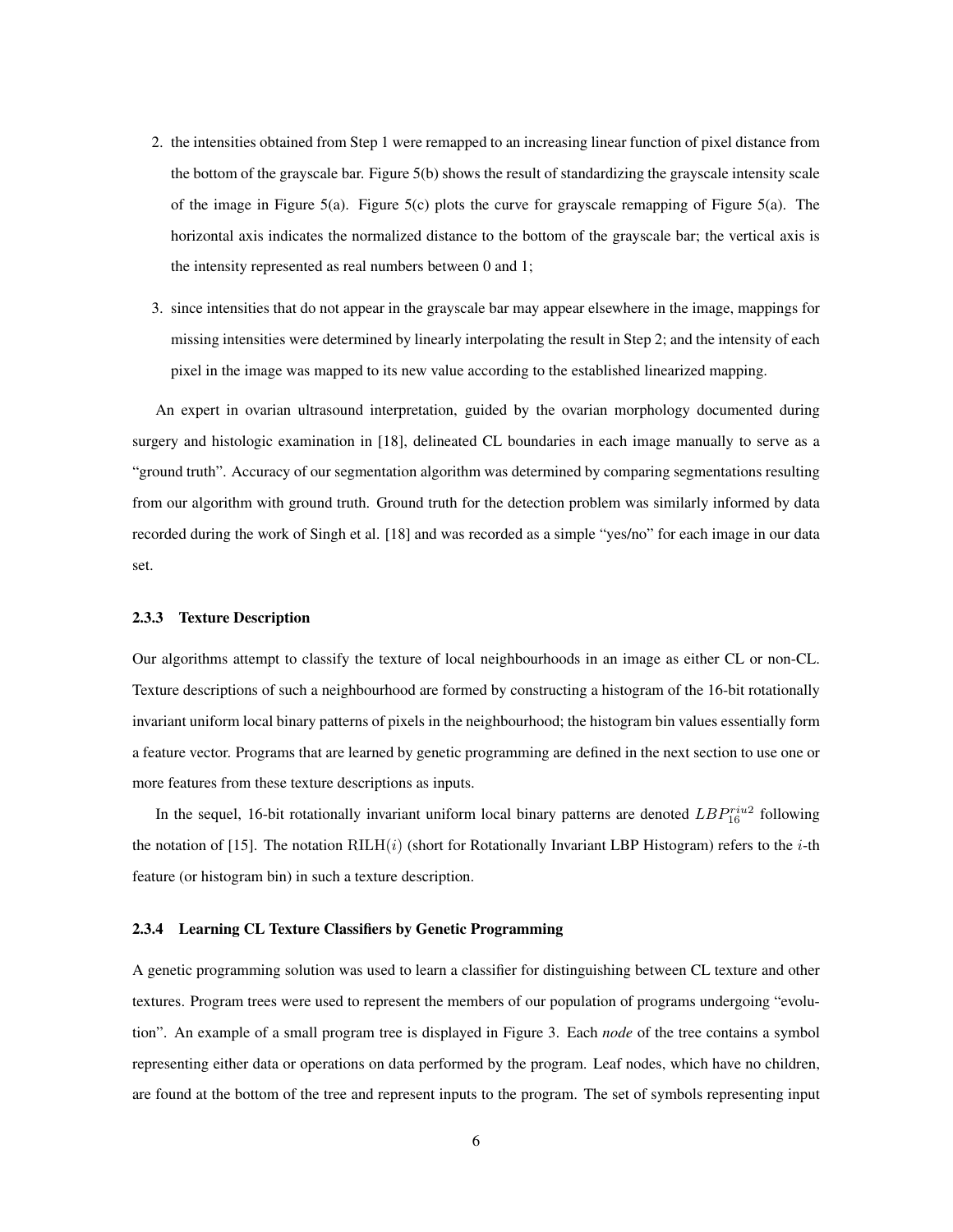data is the *terminal set*. Internal nodes, which have one or more children, represent operations on data. The operands for an operation in an internal node are the outputs of the operations represented by its children, or simple data inputs in the case of children which are leaf nodes. The set of symbols representing operations in the internal nodes is called the *function set*. The output of the operation at the root node of the tree is the output of the program; in our case the output is binary, indicating whether the input texture was classified as CL or non-CL.

For our program trees, the function set consisted only of some basic arithmetic and logical operators (Table 1). The terminal set consists of the histogram bin values of  $LBP_{16}^{riu2}$  (RILH(i) for all i for the input texture) and random numbers. The random numbers in the terminal set allow construction of programs that can not only compare the LBP histogram bin values with each other but also compare them with constant numbers. For similar textures, the  $LBP_{16}^{riu2}$  histograms may have similar shape but quite absolute values in each bin, so just comparing the bin values with each other may result in a non-optimal classifier.

The crossover operation for program trees is defined on two operand programs  $p_1$  and  $p_2$ . Two randomly chosen subtrees of  $p_1$  and  $p_2$  are exchanged. That is, if  $t_1$  and  $t_2$  are the roots of randomly chosen subtrees from  $p_1$  and  $p_2$  respectively, and  $n_1$  and  $n_2$  are respectively the parents of  $t_1$  and  $t_2$ , then the crossover is completed by making  $n_1$  the parent of  $t_2$  and  $n_2$  the parent of  $t_1$  and adding the modified  $p_1$  and  $p_2$  program trees to the new population.

The mutation operation requires one operand  $p_1$  and is completed by changing a randomly chosen function or terminal node within  $p_1$  to another randomly chosen function or terminal respectively. The modified  $p_1$  is then added to the new population.

The clone operation requires one operand  $p_1$  and simply copies  $p_1$  to the new population unmodified.

The GP fitness function was defined as the number of misclassifications on the training set. Thus, for each new generation of programs, the fitness of each program was computed by using it to classify each texture sample in the training set and comparing the result to the known texture classes of each sample.

Highly fit programs were learned from the texture descriptions of  $32 \times 32$  subimages sampled from both CL and non-CL images from our training set. One hundred subimages were sampled from each CL area of each CL image to form Class 1, and two hundred subimages were sampled from each non-CL image to form Class 2. Because the source of CL samples is only the CL texture while the source of non-CL samples is the non-CL image with various other textures, a larger number of non-CL samples was used for training to ensure diversity of samples in this class.

The termination criteria for each run was either perfect classification (zero misclassifications over the whole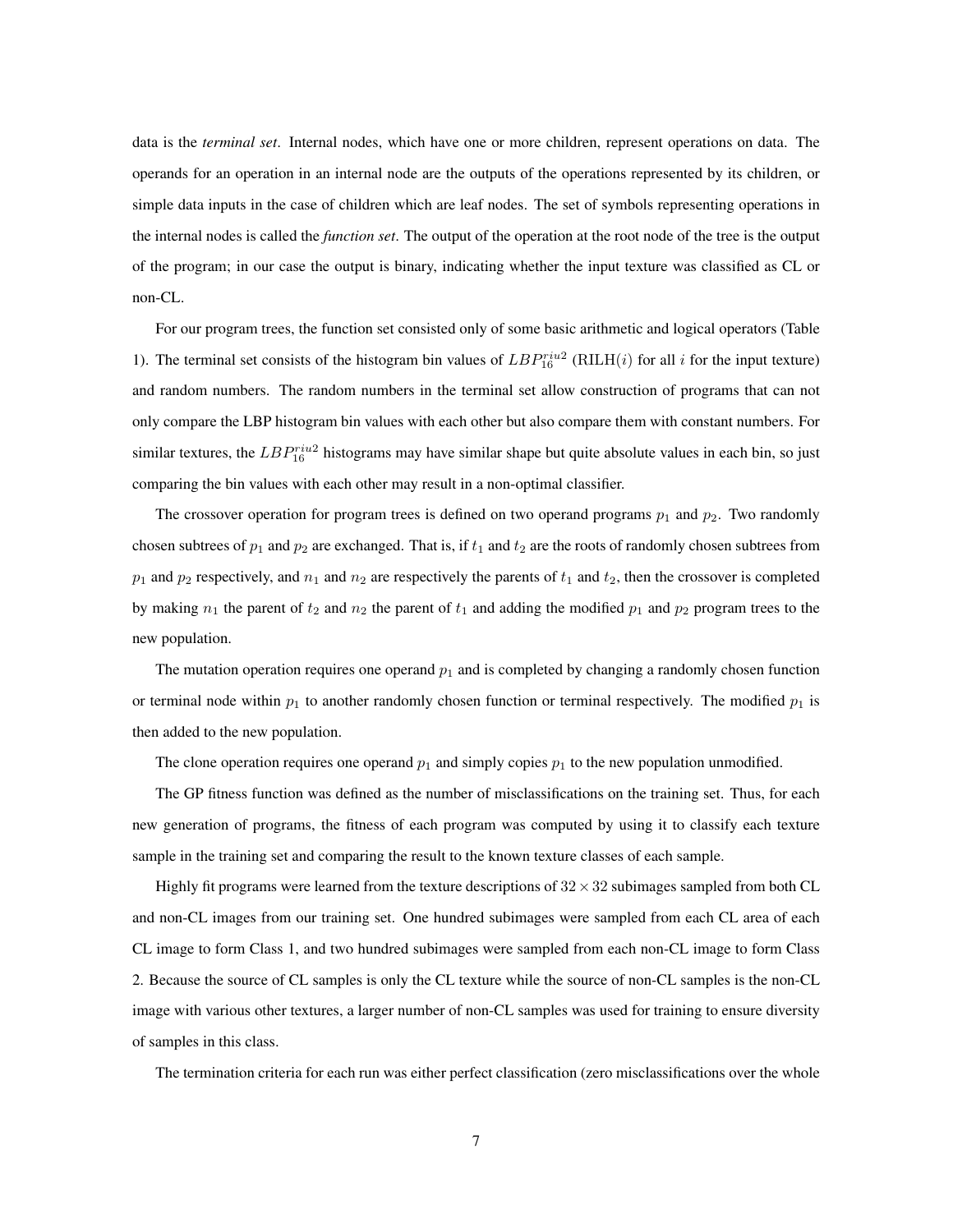training set), or after some number of generations had been processed. The output of the GP learning process was the program, C, in the final population with the greatest fitness. The classifier program C was used in our CL segmentation and detection algorithms, discussed in the next sections.

#### 2.3.5 CL Segmentation Algorithm

In order to perform CL segmentation, a sliding window of size  $n \times n$  pixels scans the image in raster order, with horizontal and vertical step sizes of  $\delta_x$  and  $\delta_y$  respectively. The subimage within the window is classified by the CL texture classifier C which was learned by GP. Each image pixel in the window is then assigned the class label output from C. For step sizes where  $\delta_x < n/2$  or  $\delta_y < n/2$ , successive window positions overlap, and pixels receive multiple labels. Final labels are determined by majority vote, as in Song and Ciesielski [19]. The steps of this segmentation algorithm are described in Algorithm 1.

**Input** : A CL image  $I$ ,

Step size for moving the sliding window  $\delta_x$  and  $\delta_y$ , Sliding window size  $n$ A CL texture classifier C whose input is an  $LBP_{16}^{riu2}$  histogram. and output is label "CL" or "non-CL".

**Output:** A binary image  $O<sub>b</sub>$  in which foreground pixels correspond to the segmented CL region.

- 1. Slide an  $n \times n$  window over the input image I in raster order with step sizes  $\delta_x$  and  $\delta_y$ . For each windowed subimage J:
	- (a) Compute the LBP histogram for the window.
	- (b) Classify the texture  $J$  as "CL" or "non-CL" using  $C$ .
	- (c) Add the output label of  $C$  to all pixels in  $J$ . A pixel may receive either label multiple times if windows overlap.
- 2. Determine the final label of each pixel by the majority vote among the labels assigned in Step 1(b).
- 3. Construct a binary image  $I_b$  where

 $O_b(x, y) = \begin{cases} 1 & \text{if the final label of } I(x, y) \text{ is CL;} \\ 0 & \text{if } 0 \leq x \leq 1 \end{cases}$ 0 if the final label of  $I(x, y)$  is non-CL.

4. Remove all but the largest connected component of  $O<sub>b</sub>$ .

Algorithm 1: CL Segmentation Algorithm

#### 2.3.6 CL Detection Algorithm

The CL detection algorithm begins by running the segmentation algorithm (Algorithm 1). Subsequently, a region classifier, also learned using genetic programming, is applied to the segmented region to determine if the image contains a CL or not.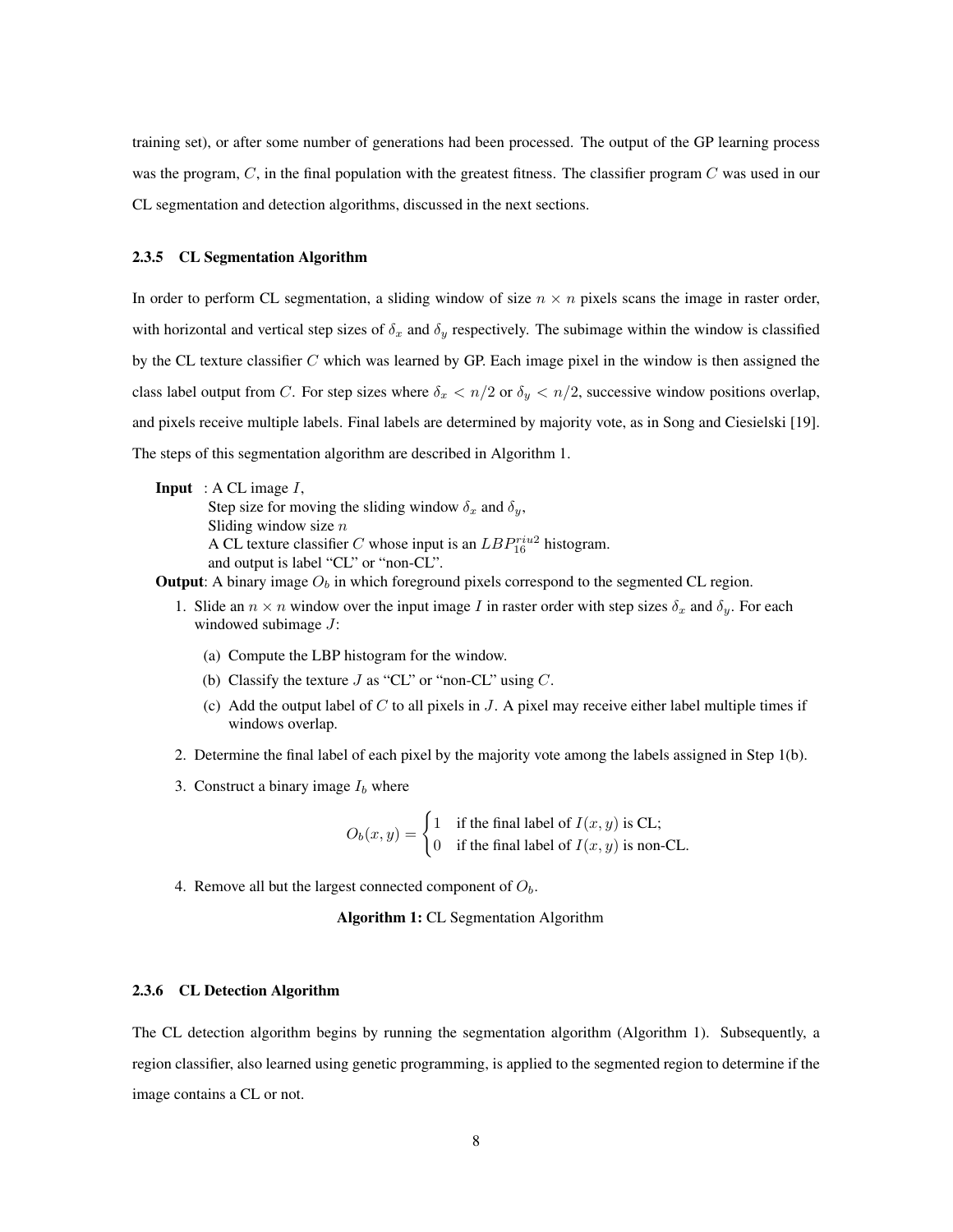To learn the region classifier, the images in the training set are segmented by the CL texture classifier C. A set of region properties are computed for each image's output region; these region properties are summarized in Table 4. The region classifier is learned by GP with the same parameters used when learning  $C$ , except that the region properties are used as inputs instead of  $LBP_{16}^{riu2}$  histograms in the terminal set. The output of this region property classifier is true or false which indicates whether the segmented region is a CL or not. The process of this CL detection algorithm is given in Algorithm 2.

#### **Input** : An ovarian ultrasound image  $I$ ,

A CL texture classifier C whose input is an  $LBP_{16}^{riu2}$  histogram and output is label "CL" or "non-CL", respectively indicating that the subimage is CL texture or non-CL texture learned by GP from training data, A region property classifier  $C_{rp}$  whose input is a vector of region properties computed from

segmented region of input image  $I$  and output is true or false which indicates whether the segmented region is a CL or not.

Output: True or False which indicates the presence or absence of CL in the input image

- 1. Segment the input image I using the Algorithm 1 with classifier C to produce an output image  $I_{bw}$ .
- 2. Compute the region properties in Table 4 for the binary image  $I_{bw}$  from step 1. Region properties were computed by using the algorithms within the MATLAB (The Mathworks, Inc., Natick, MA, USA) function regionprops in the Image Processing Toolbox.
- 3. Determine the presence or absence of a CL in  $I$  by classifying the resulting vector of region properties from step 2, using the region property classifier  $C_{rp}$ . As a result, I is a CL image if the output of  $C_{rp}$  is true, otherwise  $I$  is a non-CL image.

Algorithm 2: CL Detection Algorithm.

# 3 Results

#### 3.1 Experimental Design

A three-way cross-validation experiment was performed to evaluate the performance of our segmentation and detection algorithms using our data set of 60 images (30 CL images and 30 non-CL images). The whole dataset was split into three disjoint subsets, each with 20 images. In each subset, there were an equal number (10) of CL images and non-CL images. Moreover, each subset has the same number of images chosen randomly from each estrous cycle time point. The overall performance was computed as the average performance of the three data folds.

For the GP learning process, operands for the three genetic operations were chosen using tournament selection [11] using a tournament size of  $k = 4$ . The probability of crossover was  $P_c = 0.8$ , the probability of mutation was  $P_m = 0.1$  and the probability of cloning was  $P_{cl} = 0.1$ . Typical ranges for crossover and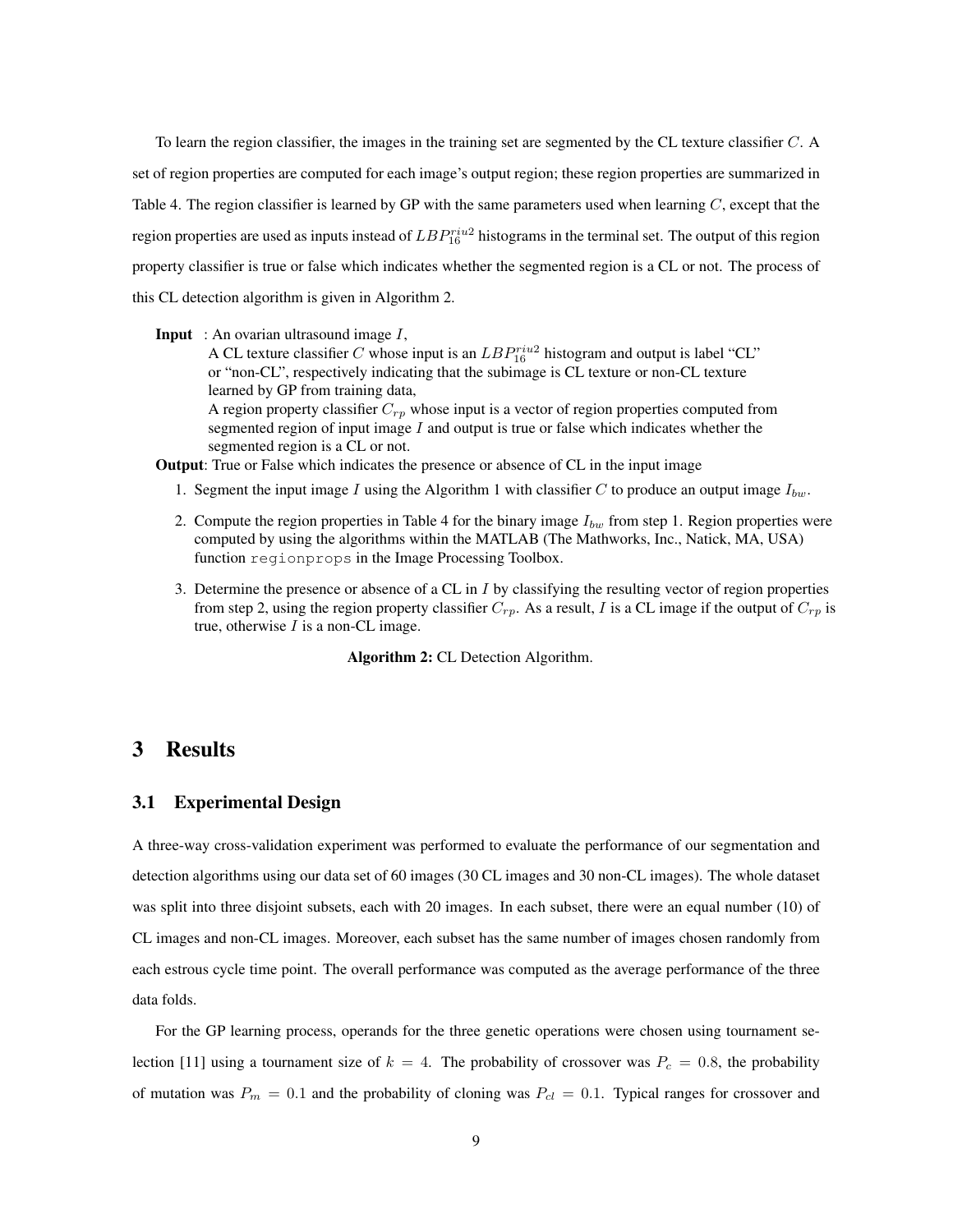mutation probabilities are  $[0.7, 1)$  and  $[0.001, 0.1]$ , respectively [12]. We choose a relatively large mutation probability (0.1) to avoid getting trapped in a local optimum. The population size was 600. The initial generation of program trees were randomly generated subject to a maximum depth  $D = 20$ . Because the rotation invariant LBP histograms are computed from  $32 \times 32$  subimages in our experiment, the possible largest bin value in the  $LBP_{16}^{riu2}$  histogram is 1024. Accordingly, the random numbers in the terminal set are chosen from the interval [0, 1024]. The maximum number of generations was set to 500; the GP performance graph from our experiment, given in Figure 6, justifies this choice. Since the fitness function is being minimized, *Performance*, defined as follows, is used for vertical axis of Figure 6.

$$
Performance = 1 - \frac{Misclassifications}{Total Number of Training Samples}
$$
\n(1)

where *Misclassifications* is the total number of classification errors. In Figure 6, the performance curve rises steeply at the beginning of the GP run, but flattens after around generation 500 and little further benefit is gained by computing additional generations suggesting that fitness is at or very near the global optimum. See Table 2 for summary GP learning parameters.

For our CL segmentation and detection experiments we used a window size of  $n = 32$ , and step sizes  $\delta_x = \delta_y = 2$ . In Song and Ciesielski [19], a sliding window size of 16 was used to perform segmentation on  $256 \times 256$  images containing Brodatz textures. However, the image size in our experiment is  $640 \times 480$  and  $a$  16  $\times$  16 sliding window is too small to characterize the local texture features, so the window size was set to  $32 \times 32$ . Segmentation parameters are summarized in Table 3.

## 3.2 Performance Measures

In order to evaluate the GP training results, the training accuracy is defined as the fraction of correct classifications on the training samples (the subimages used for training) by the learned classifier.

The accuracy for CL detection algorithm is given by the number of correct decisions over the number of testing images.

For the segmentation algorithm, the manual segmentations obtained for this study are used as the basis for comparison when validating the automatic segmentations. Let  $TP$  denote the set of true positive pixels, that is, those pixels that are correctly classified as belonging to a CL region. Let  $TN$  denote the set of true negative pixels correctly identified as not belonging to a CL region. Similarly define  $FP$  and  $FN$  to be the set of false positive and false negative pixels. The sensitivity and specificity of a segmentation are defined as follows: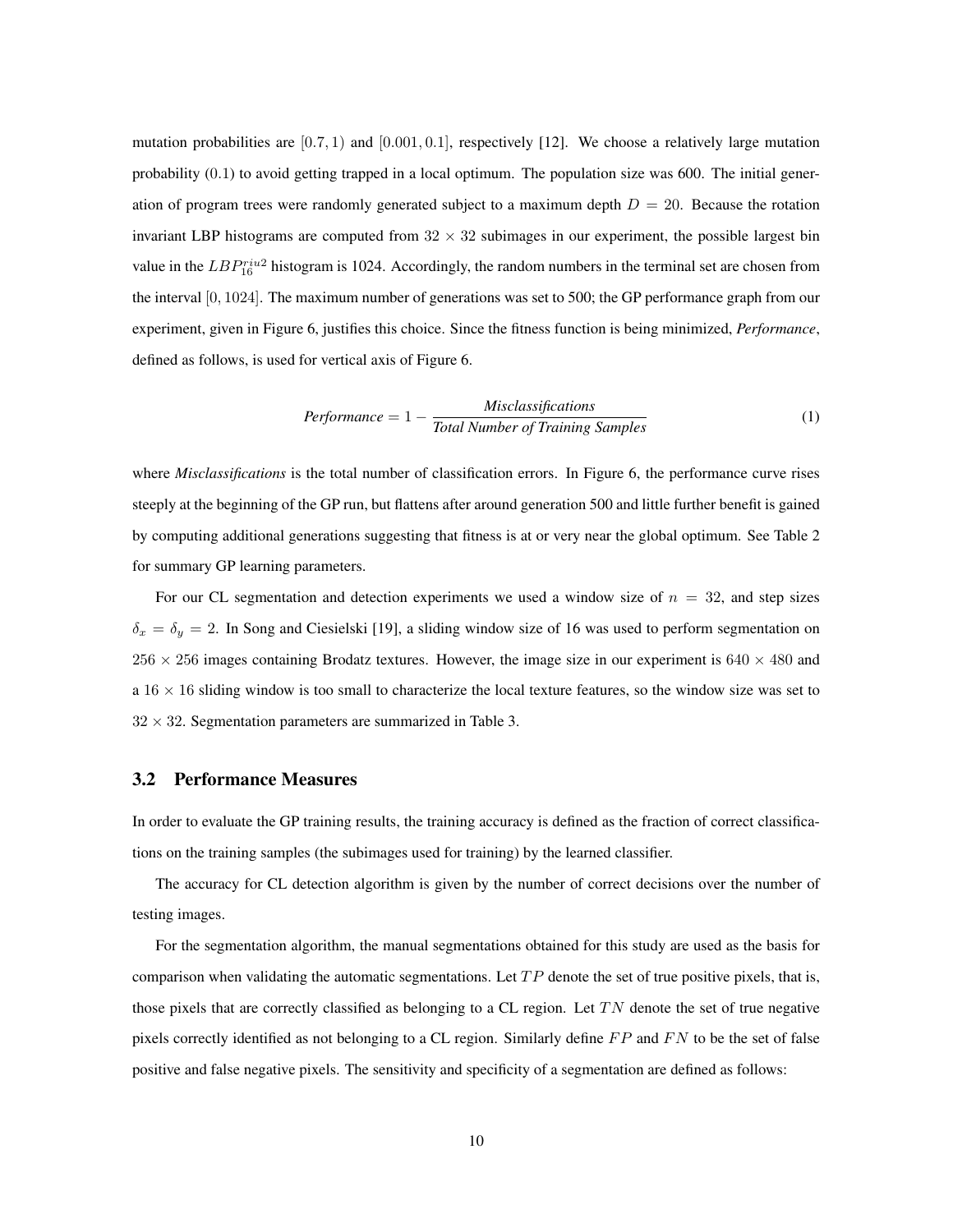$$
sensitivity = \frac{|TP|}{|TP| + |FN|},\tag{2}
$$

specificity = 
$$
\frac{|TN|}{|TN| + |FP|},
$$
 (3)

where  $|\cdot|$  represents the number of elements in a set.

The sensitivity represents the proportion of CL texture pixels which were correctly identified as such. Specificity represents the percentage of pixels which are not part of the CL region which were correctly identified as such. A perfect segmentation with respect to the ground truth will have both a sensitivity and a specificity of 1.0.

We also computed the boundary based accuracy measures of mean absolute distance (MAD), root mean squared distance (RMSD), and Hausdorff distance for each segmentation. The boundary of a segmented region is the inner boundary of the region. MAD is the average distance from a pixel in the segmented region boundary to the closest ground truth region boundary. RMSD is similar to MAD, except it is the square root of the averaged squared distance. Hausdorff distance is the largest shortest distance between the segmented region boundary and the ground truth region boundary.

## 3.3 CL Detection Results

The results of CL detection experiment are shown in Table 5 which, for each fold of the cross-validtion, includes the training accuracy and the CL detection accuracy. The average accuracy of final decisions over all three folds was 93.33%. The most distinguishing region features were the area of the output region and the major axis length of the output region. Box plots of the area and major axis length region properties from the 30 CL images and the 30 non-CL images are shown in Figure 7. These show graphically that the medians of the features are significantly different between CL and non-CL images with 95% confidence (Figure 7).

#### 3.4 CL Segmentation Results

The results of CL segmentation for all the 30 CL test images in our dataset are shown in Figure 8. The mean ( $\pm$  standard deviation) sensitivity and specificity are 0.8693  $\pm$  0.1371 and 0.9136  $\pm$  0.0503. The mean RMSD over all 30 test images was  $1.23 \pm 0.58$ mm. The mean Hausdorff distance was  $4.1 \pm 1.5$ mm.

Figures 9, 10, 11 and 12 show four examples of the output segmented CL regions. In each figure, the pink contour in the CL image indicates the boundary of CL which is used as the ground truth, and the blue contour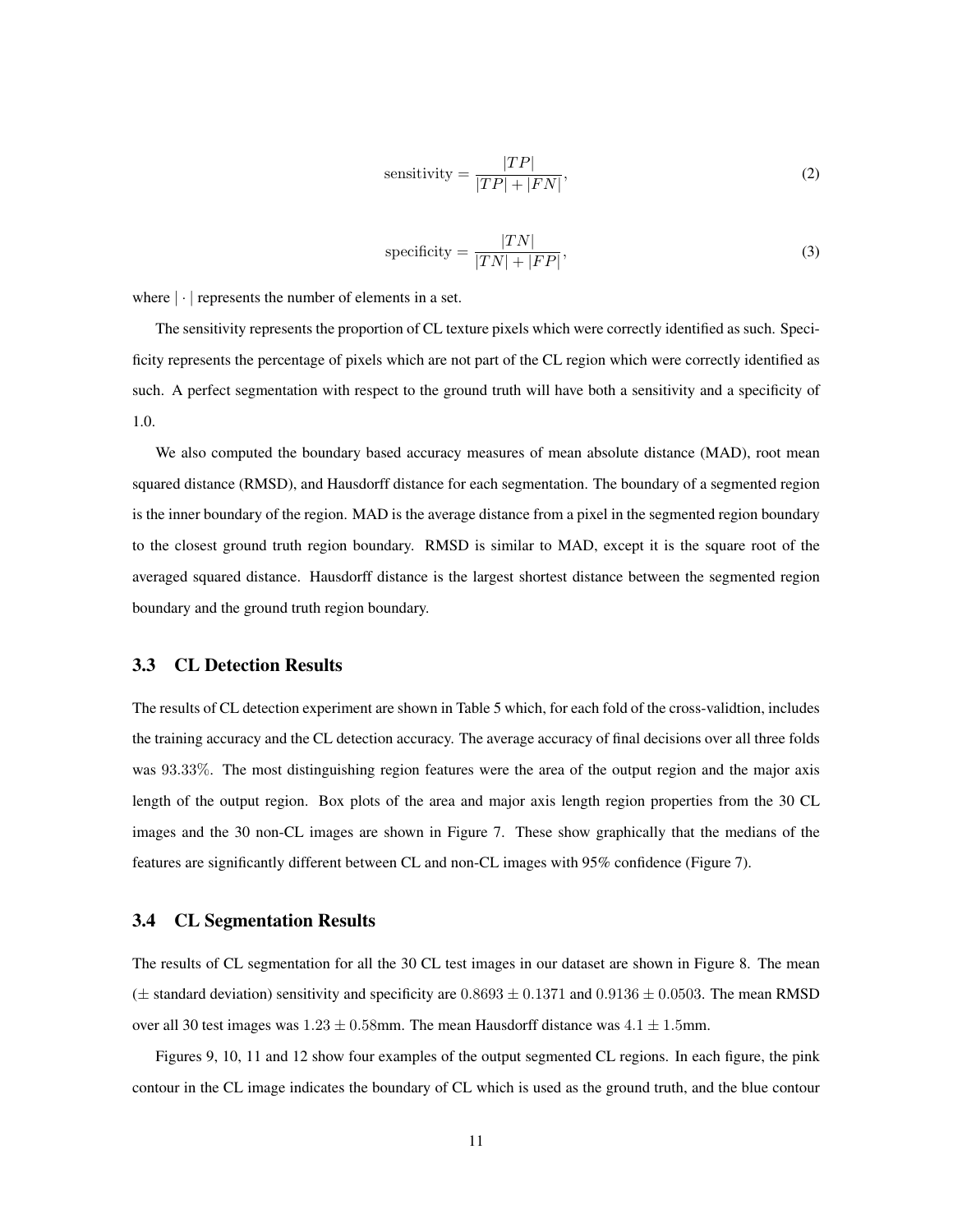marked the boundary of central cavity. It can be seen from the figures that this method is able to find the CL regions in the CL images. Even though there is a central cavity inside the CL texture, the generated CL classifier can still find the CL regions in the image, which is shown in Figure 9 and Figure 10.

Though we cannot fairly compare runtime of our algorithm to that of Rusnell et al. since the same hardware was not available, we state the algorithms' runtimes here, nonethless. The mean runtime reported for segmentation of a single image using the algorithm of Rusnell et al. [16] was 5min 54s on an 2.8GHz Pentium 4 Processor with 2 GB of RAM running Mandriva Linux, using an implementation in MATLAB (The Mathworks Inc, Natick, MA, USA) version 7.4.0.336 [16]. The mean runtime for segmenting one image using our method was 61 seconds using a 2.66GHz Intel Core 2 Duo Processor with 2GB of RAM running Mac OS X (Version 10.6.4) implemented in MATLAB version 7.7.0.471 (R2008b). However, this time does not include the onetime cost of the GP training process for learning the classifier. This was implemented using the Java Genetic Algorithm Package (JGAP), in our experiment took around 110 minutes to finish on the same Mac machine.

# 4 Discussion

#### 4.1 CL Segmentation

The mean ( $\pm$  standard deviation) RMSD and HD for Rusnell et al.'s algorithm [16] were 1.12  $\pm$  0.463mm and  $3.39 \pm 2.00$ mm, respectively, while our algorithm achieved  $1.23 \pm 0.58$ mm and  $4.1 \pm 1.5$ mm. Welch's t-test, which assumes unequal sample variances, was used to determine whether the means of our segmentation results differed significantly from those of [16]. For RMSD there was a significant difference between the mean RMSD for our algorithm and the mean RMSD from [16] at the 5% confidence level, but not at the 1% confidence level ( $p = 0.03$ ). The confidence interval was very large ([0.054, 0.954], suggesting while there is evidence supporting a significant difference, it is not particularly strong evidence. For HD, no significant difference was observed ( $p = 0.34$ ).

The mean sensitivity and specificity of the CL segmentations produced by Rusnell et al.'s algorithm were  $0.814 \pm 0.171$  and  $0.990 \pm 0.00786$  over 8 images, while we achieved a mean sensitivity and specificity of  $0.8693 \pm 0.1371$  and  $0.9136 \pm 0.0503$  over 30 images from different time points in the estrous cycle. For sensitivity, Welch's t-test reported no significant difference ( $p = 0.41$ ). For specificity, a significant difference was observed ( $p = 3.3 \times 10^{-09}$ ). Summary results from all four t-tests are given in Table 6.

The reason for the higher specificity of Rusnell et al. [16] is that their algorithm employs a segmentation algorithm based on level-set methods where an initial contour is placed manually within the CL and then evolved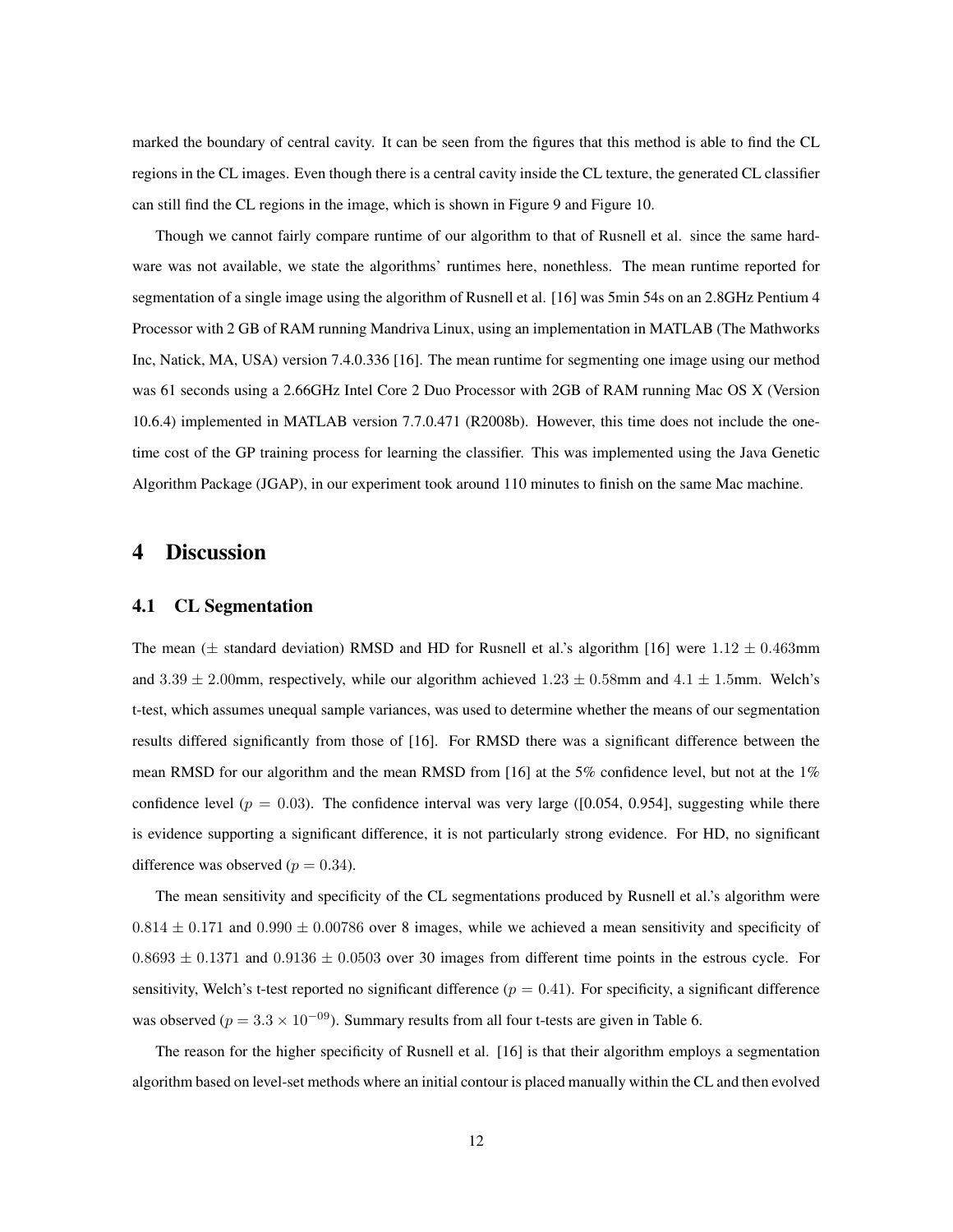outward under an expansive force. The level set segmentation algorithm halted contour evolution too soon in many instances, which produces a larger number of  $FN$  pixels and few  $FP$  pixels. In contrast, although our mean specificity is lower, but it is still high, at  $0.9136 \pm 0.0503$  and, unlike Rusnell et al.'s algorithm, our algorithm achieves this automatically, without user intervention or prior knowledge of the CL's location. Moreover, our segmentation algorithm was tested over 30 images from different time points in the estrous cycle while the previous results were produced over 8 images demonstrating effectiveness over a wider range of images.

## 4.2 CL Detection

From the results of our CL detection experiment, it is clear that Algorithm 2 works well on the bovine CL dataset including images from different time points of the estrous cycle. Moreover, at the 5% significance level, a Welch's t-test showed that there was no significant difference in CL detection rates between ovaries collected from each time point.

The objective of producing a high-performance, fully automated CL detection algorithm was met; though we do not know of an algorithm to which we can directly compare our algorithm's 93.3% decision accuracy. Therefore, the decision can be made about the presence or absence of CL and an automatic detection of evidence of ovulation can be achieved. Our segmentation algorithm is automatic, requires no initial contour, achieves a high accuracy over images from different time points and has a faster speed, compared with the only previous CL segmentation [16].

## 4.3 Limitations and Future Work

Although the CL detection and segmentation results are very good, there are still some limitations of this method. Singh et al.'s data [18] also contains images from ovaries collected on the third day since ovulation during metoestrous. For these images, our method does not work well because the area of echotexture resulting from luteal tissue is fairly small. Since the size of our sliding window has to be large enough to capture the local patterns of CL texture, there are often few windows in such images that contain only CL texture. Moreover, the segmentation algorithm would benefit from improvements to enhance the sensitivity.

Future experiments will develop a methodology based on this work to perform human CL detection and segmentation on images of *in vivo* ovaries, which is more challenging than our bovine CL images which were acquired *ex vivo* under ideal imaging conditions. This success of our algorithms demonstrate the promise of this method for solving CL segmentation and detection problems in images of *in vivo* human ovaries. Such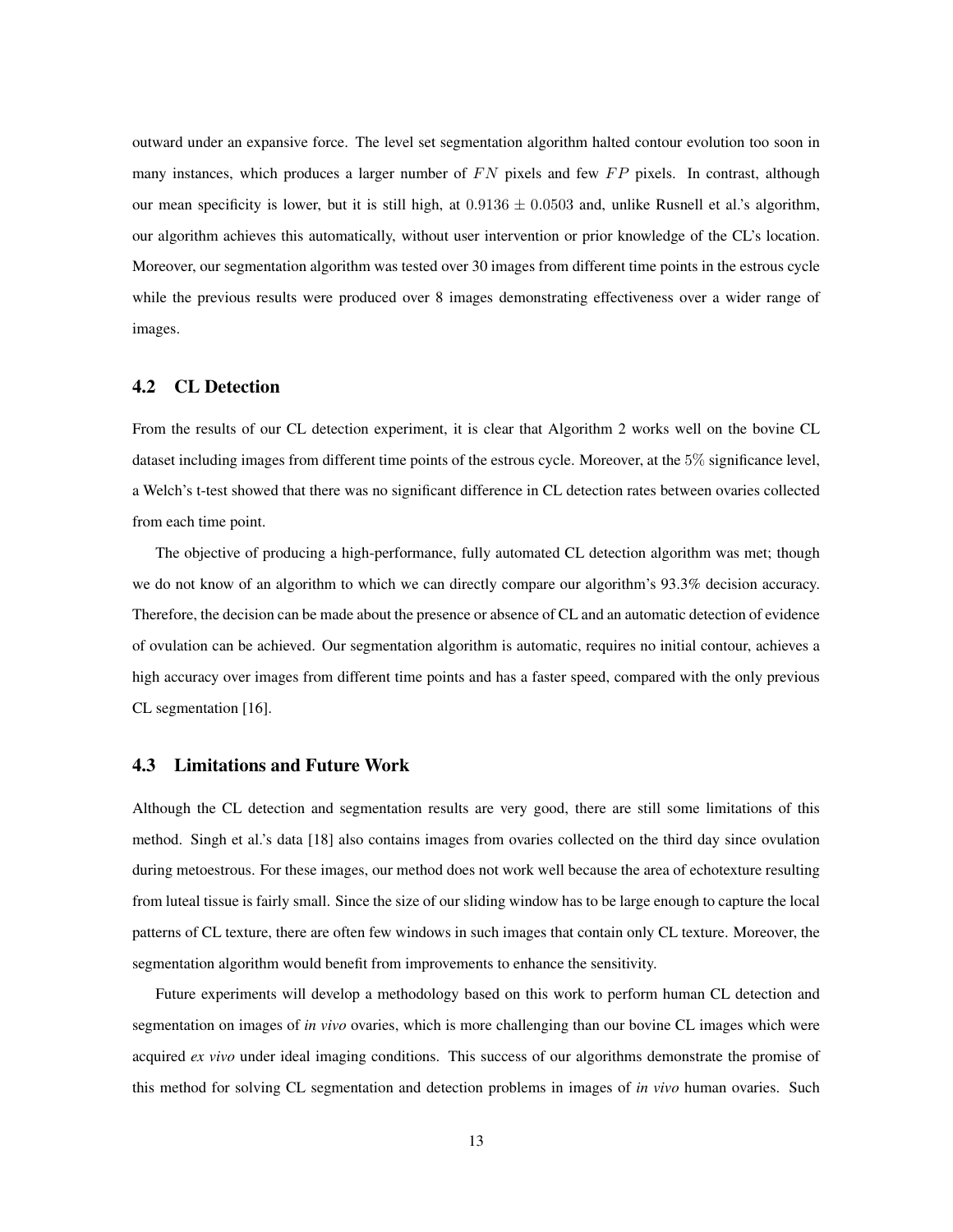algorithms could assist with monitoring the development of CL over time, facilitating the interpretation of ovarian ultrasonography, and the diagnosis of ovarian diseases.

# 4.4 Conclusion

Herein we presented a new CL segmentation and detection algorithm. The accuracy of the segmentations were found not to be dramatically worse or better than the previous method, however, the current solution is fully automatic and more than five times faster which is a major advantage over the previous method. The other main contribution of this work is a CL detection algorithm which correctly determined the presence or absence of a CL in an image in 93% of cases.

# 5 Acknowledgments

The authors would like to express their sincere thanks and appreciation to Dr. Jaswant Singh, Western College of Veterinary Medicine, University of Saskatchewan, for permitting the use of his images in this study, and for valuable advice rendered.

This research was supported, in part, by the Natural Sciences and Engineering Research Council of Canada, grant number RGPIN262027-03.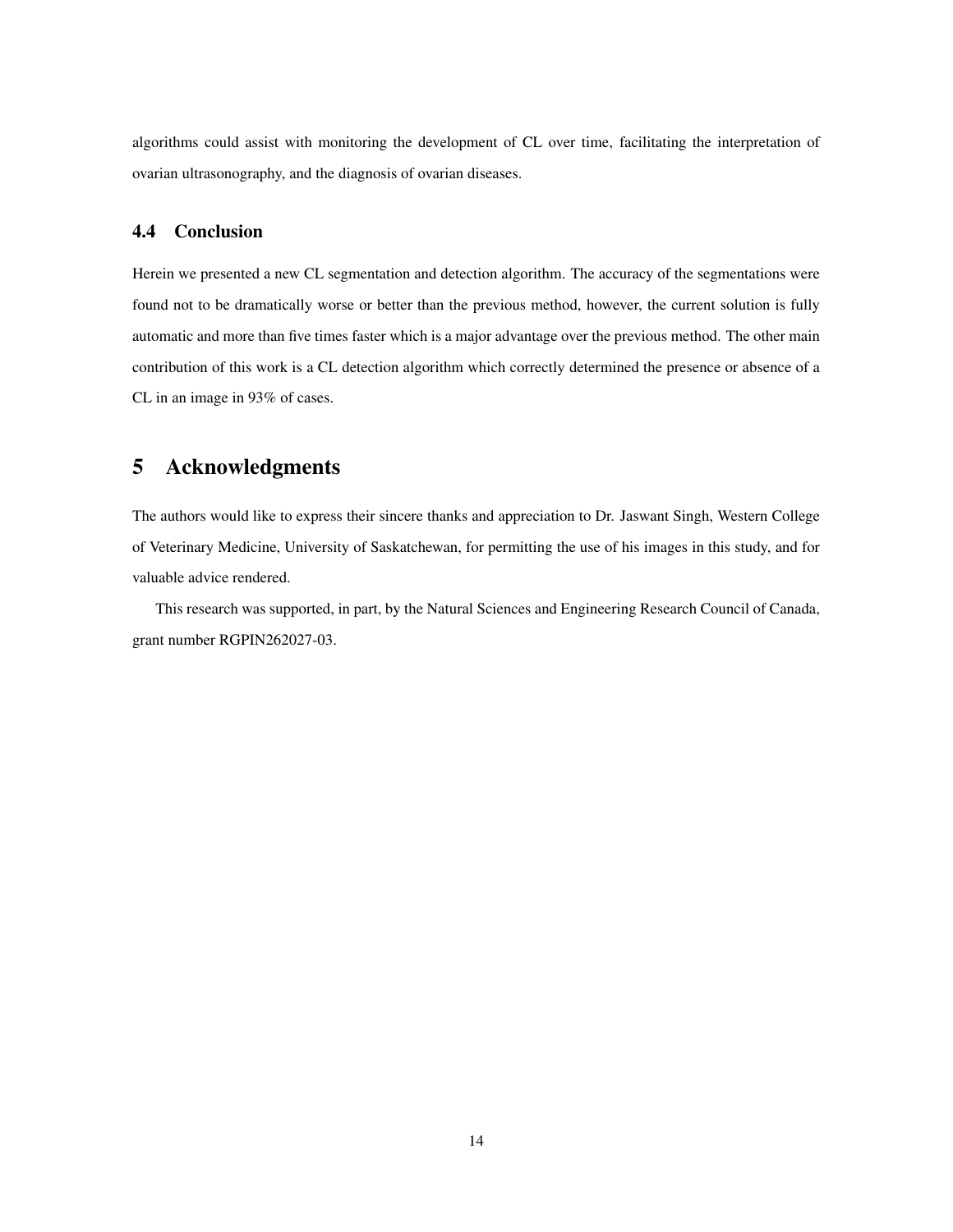# References

- [1] G. P. Adams and R. A. Pierson. Bovine model for study of ovarian follicular dynamics in humans. *Theriogenology*, 43(1):113–120, 1995.
- [2] Waqas Ahmed and Mark G. Eramian. Automated detection of grayscale bar and distance scale in ultrasound images. In Benoit M. Dawant and David R. Haynor, editors, *Proc. of SPIE*, volume 7623, 2010.
- [3] Angela R. Baerwald, Gregg P. Adams, and Roger A. Pierson. A new model for ovarian follicular development during the human menstrual cycle. *Fertil Steril*, 80(1):116–122, July 2003.
- [4] Angela R. Baerwald, Gregg P. Adams, and Roger A. Pierson. Form and function of the corpus luteum during the human menstrual cycle. *Ultrasound Obst Gyn*, 25:498–507, 2005.
- [5] Phil Brodatz. *Textures: A Photographic Album for Artists and Designers*. Dover Publications, 1966.
- [6] Dimitris K. Iakovidis, Eystratios G. Keramidas, and Dimitris Maroulis. Fuzzy local binary patterns for ultrasound texture characterization. In *Proceedings of the 5th international conference on Image Analysis and Recognition*, pages 750–759, 2008.
- [7] John R. Koza. *Genetic Programming: On the Programming of the Computers by Means of Natural Selection*. MIT Press, 1992.
- [8] John R. Koza. *Genetic Programming II: Automatic Discovery of Reusable Programs*. MIT Press, 1994.
- [9] Henning Lategahn, Sebastian Gross, Thomas Stehle, and Til Aach. Texture classification by modeling joint distributions of local patterns with gaussian mixtures. *IEEE Transactions on Image Processing*, 19(6):1548–1557, 2010.
- [10] Maryruth J. Lawrence, Mark G. Eramian, Roger A. Pierson, and Eric Neufeld. Computer assisted detection of polycystic ovarian morphology in ultrasound images. In *Proceedings of the 4th Canadian Conference on Computer and Robot Vision*, pages 105–112. IEEE Computer Society, 2007. (56/103 submissions accepted).
- [11] Brad L. Miller and David E. Goldberg. Genetic algorithms, tournament selection, and the effects of noise. Technical report, University of Illinois at Urbana-Champaign, 1995.
- [12] Michael Negnevitsky. *Artificial Intelligence*. Addison-Wesley, 2005.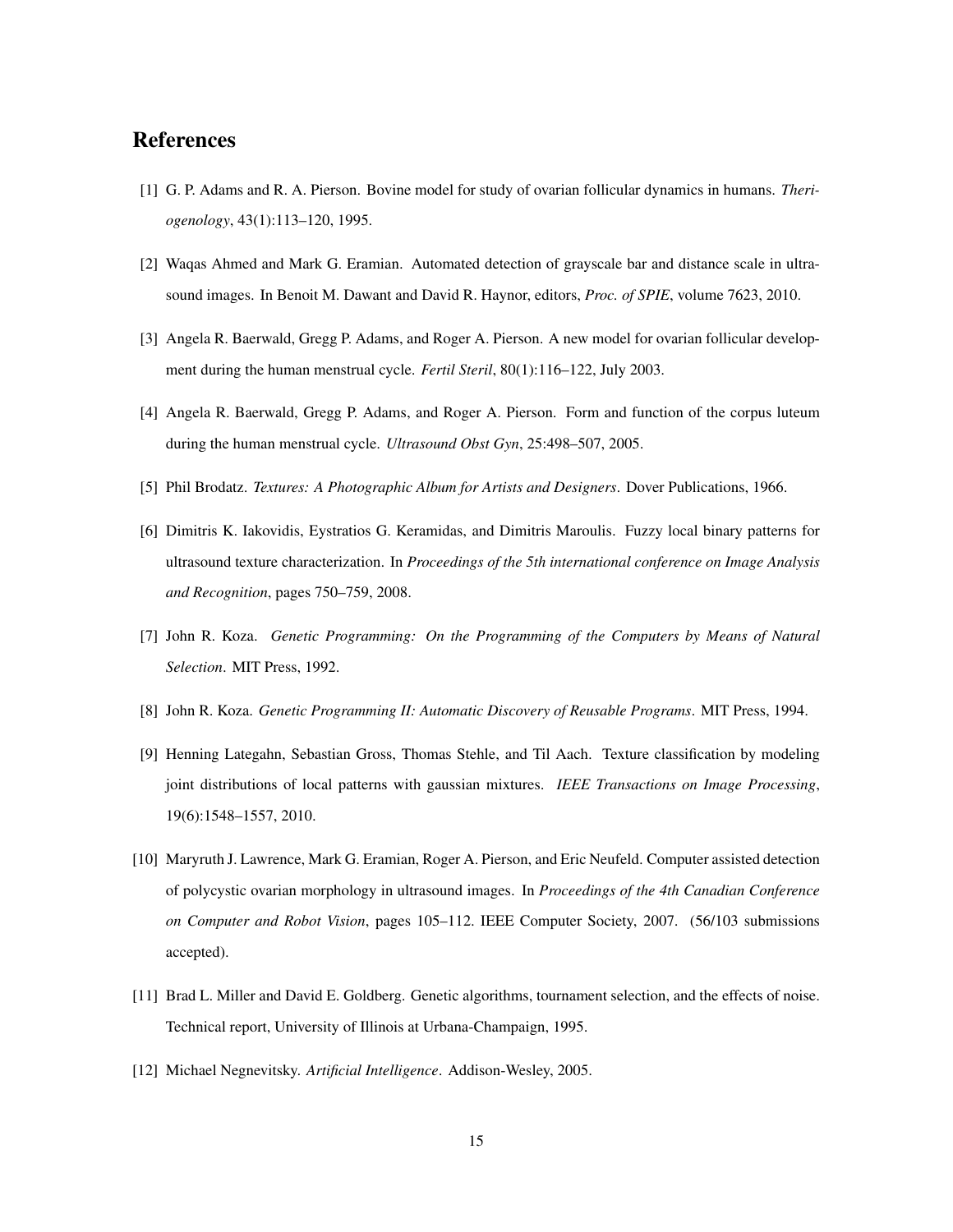- [13] Jimmy D. Neill, editor. *Knobil and Neill's Physiology of Reproduction*. Academic Press, 2005.
- [14] Timo Ojala, Matti Pietikainen, and David Harwood. A comparative study of texture measures with classification based on feature distributions. *Pattern Recognition*, 29(1):51–59, 1996.
- [15] Timo Ojala, Matti Pietikainen, and Topi Maenpaa. Gray scale and rotation invariant texture classification with local binary patterns. In *Proceedings of the 6th European Conference on Computer Vision-Part I*, pages 404–420. Springer-Verlag, 2000.
- [16] Brennan J Rusnell, Roger A Pierson, Jaswant Singh, Gregg P Adams, and Mark G Eramian. Level set segmentation of bovine corpora lutea in ex situ ovarian ultrasound images. *Reproductive Biology and Endocrinology*, 6, 2008.
- [17] J Singh, R. A. Pierson, and G. P. Adams. Ultrasound image attributes of bovine ovarian follicles: endocrine and functional correlates. *J Reprod Fertil*, 112:19–29, 1998.
- [18] J. Singh, Roger A. Pierson, and Gregg P. Adams. Ultrasound image attributes of the bovine corpus luteum: structural and functional correlates. *J Reprod Fertil*, 109(1):35–44, 1997.
- [19] Andy Song and Vic Ciesielski. Texture segmentation by genetic programming. *Evolutionary Computation*, 16(4):461–481, 2008.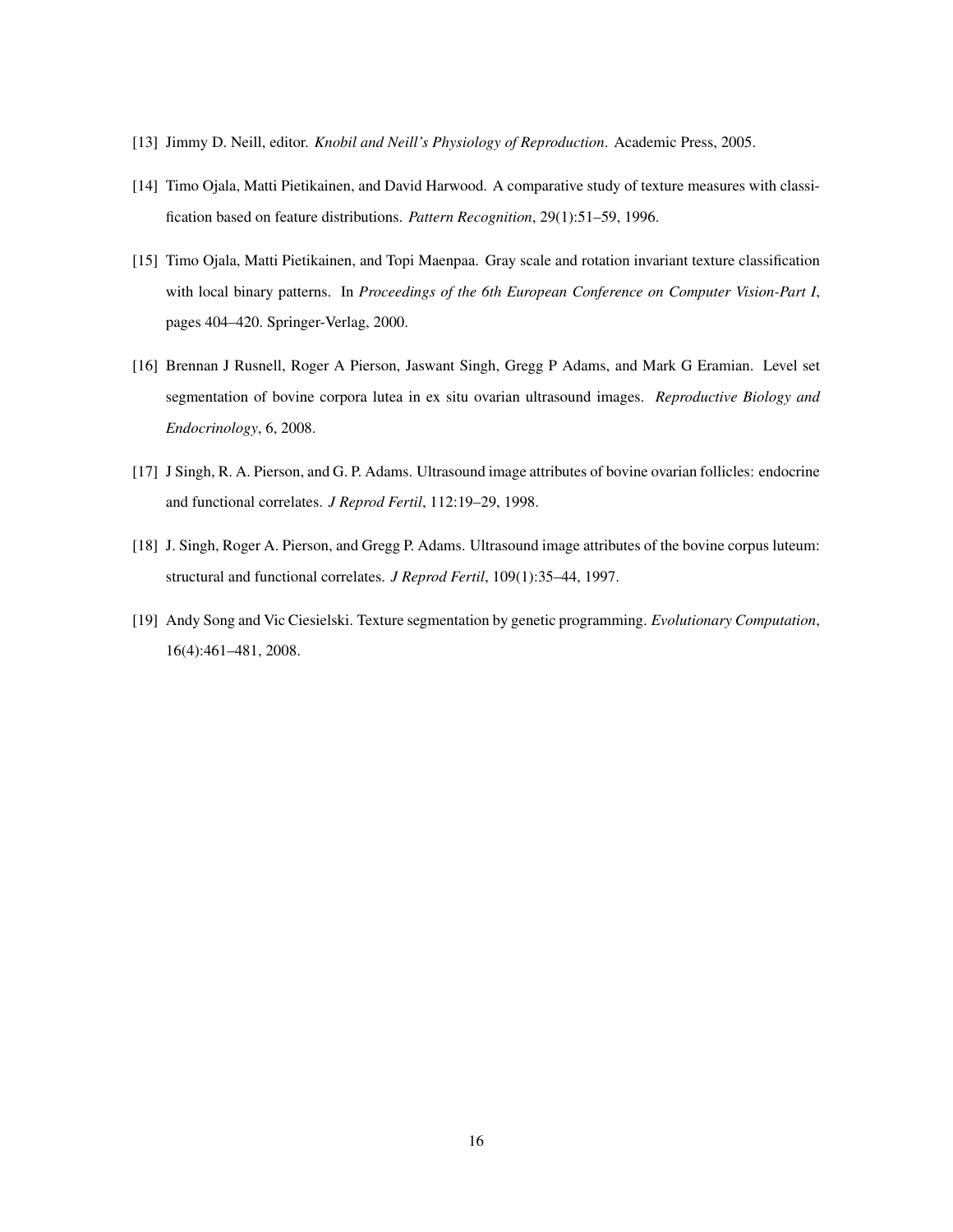# 6 Figure Captions

- Figure 1: An example of a CL image. The pink contour denotes the boundary for the CL region. The blue contour identifies the boundary of central cavity inside the CL.
- Figure 2: An example of an image not containing a CL.
- Figure 3: An example of program tree. Terminal nodes contain program inputs from the *terminal set*, internal nodes represent program functions from the *function set*.
- Figure 4: 8-bit and 16-bit circular neighbour set:  $p_i$  is used to denote the subpixel locations at which bilinear interpolation of the original pixel intensities occurs.
- Figure 5: The image grayscale standardization process. a) Original image; b) after standardization; c) linearization of intensities.
- Figure 6: GP Performance Graph. X axis is the number of generations, Y axis is the Performance value of best-so-far classifier.
- Figure 7: Examples of Box Plot for Region Properties. In each subfigure, column 1 corresponds to the box plot of the region property values from 30 CL images while column 2 is the box plot for the values from 30 non-CL images.
- Figure 8: CL segmentation performances for all the 30 CL images. For each image, the green bar indicates the sensitivity and the yellow bar indicates the specificity.
- Figure 9: An Example of CL Segmentation Results.
- Figure 10: An Example of CL Segmentation Results.
- Figure 11: An Example of CL Segmentation Results.
- Figure 12: An Example of CL Segmentation Results.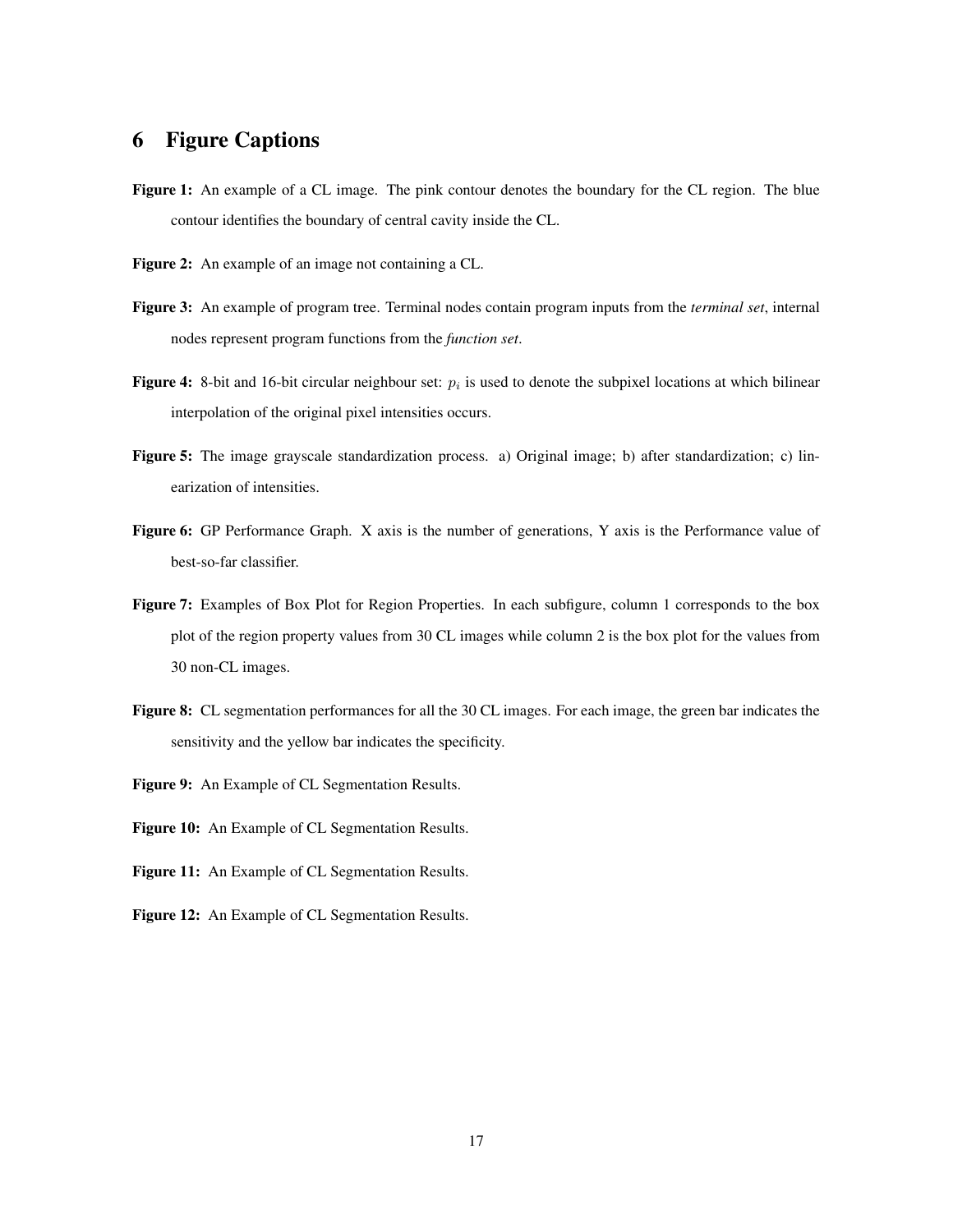# 7 Tables

|  |  | <b>Table 1:</b> Function Set. |  |
|--|--|-------------------------------|--|
|--|--|-------------------------------|--|

| <b>Function Set</b>            | Description                                    |  |
|--------------------------------|------------------------------------------------|--|
| $^{+}$                         | Arithmetic addition                            |  |
|                                | Arithmetic subtraction                         |  |
| $\ast$                         | Arithmetic multiplication                      |  |
|                                | Arithmetic division                            |  |
| &&                             | Logical and operation                          |  |
| $\parallel$                    | Logical or operation                           |  |
| if(arg1) then(arg2) else(arg3) | Conditional. If arg1 is true then return arg2, |  |
|                                | otherwise return arg3                          |  |
| >                              | True if arg1 is greater than arg2              |  |
| $\,<\,$                        | True if arg1 is lesser than arg2               |  |
| exp                            | The exponential operation                      |  |
| log                            | The natural logarithm                          |  |
| pow                            | The power operation                            |  |
| max                            | Return bigger one of two values                |  |
| min                            | Return smaller one of two values               |  |
| abs                            | Return absolute value of a number              |  |
| sqrt                           | Return square root of a number                 |  |

Table 2: GP Classifier Learning Parameters.

| Parameters    | Descriptions                         |  |
|---------------|--------------------------------------|--|
| $P_c = 0.8$   | Probability of crossover.            |  |
| $P_m = 0.1$   | Probability of mutation.             |  |
| $sizeP = 600$ | Population size.                     |  |
| $D=20$        | Max. depth of initial program trees. |  |
| $NoG = 500$   | Max. number of generations.          |  |

Table 3: Segmentation/Detection Algorithm Parameters.